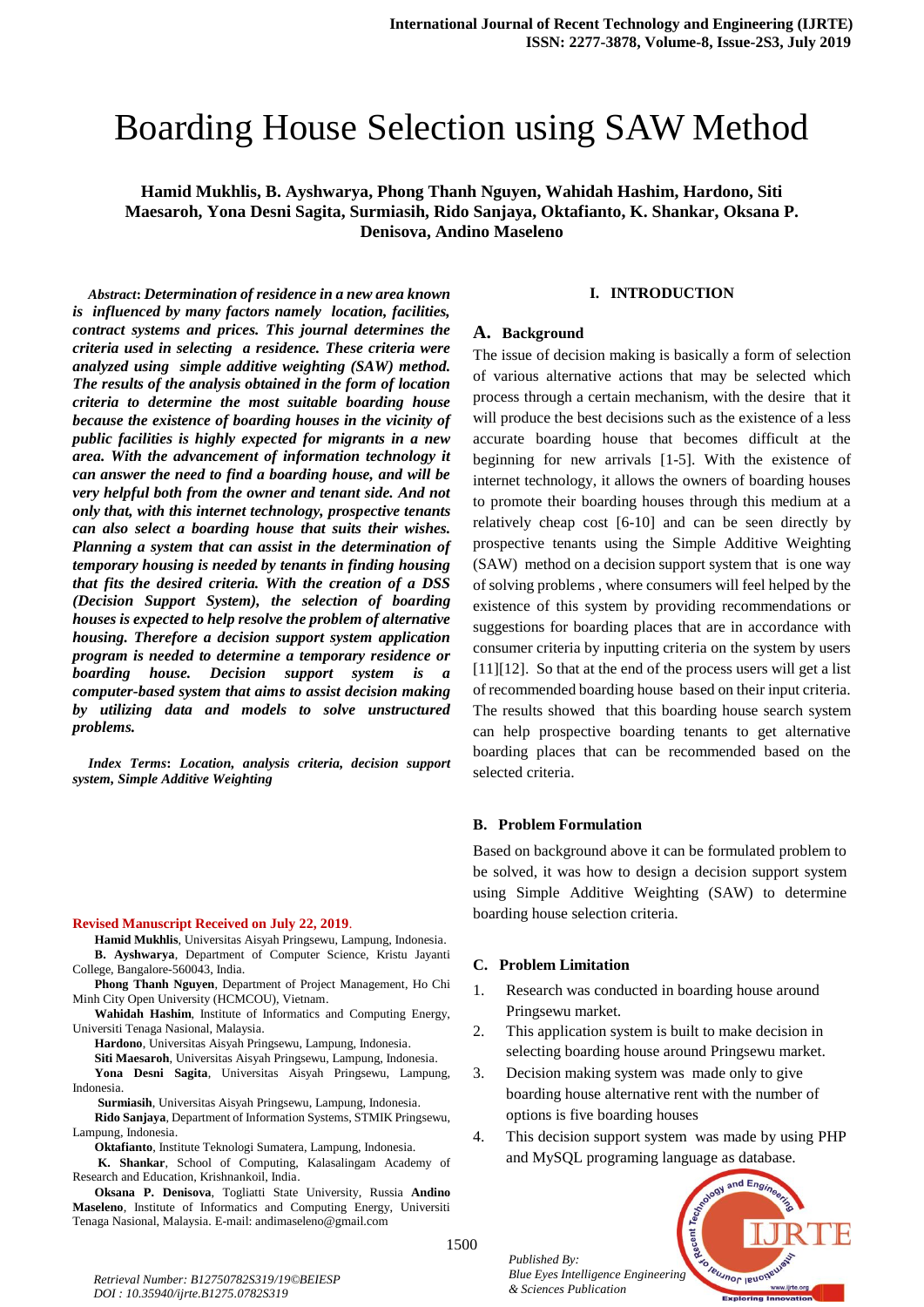# **D. Research Objective**

To produce decision support system to determine boarding house using Simple Additive Weighting (SAW).

#### **II. LITERATURE REVIEW**

# **A. System**

The system is a network of interconnected procedures collect together to carry out an activity for a particular purpose [13-16]. The system in general is a collection of elements that interact with each other to achieve a goal [17-20].

# **B. Information**

Data and information is a foundation in understanding information system [21-24]. Information is processed data and meaningful data [25-28].

# **C. Information System**

Information is a computerized system for processing data entered into information or data, storing, distributing and producing new information to complete a task automatically or as a supporter of human resources in carrying out the functions of corporate operations, controlling and returning decisions within an organization [29-32]. Information is a group of interconnected component and functions to collect, process and provide output in the form of information needed to finish business duties [33-36].

# **D.Boarding house definition**

Boarding house (bahasa: kost) is a service that offers a room or place to live in with a certain amount of payment for each particular period (generally costs). The word "kost" is actually a derivative of the Dutch phrase "Indekost". "But if the phrase is further elaborated can also mean "stay and eat" inside the house. Often the time goes on and age changes, now the public in Indonesia calls the term "indekost" by abbreviating it as "kost" only This boarding service is not free, that is with certain payments for each period, usually calculated monthly.

## **E.Simple Additive Weighting (SAW)**

SAW Method is looking for a weighted addition from the performance rating on each alternative on all attributes. SAW Method Required a normalization process decision matrix (X) to a scale which can be compared with all available alternative ratings

## **III. RESEARCH METHOD**

# **A.Observastion**

Observation in the context of scientific research is a study that is endured and carried out systematically, planned and directed at a goal by observing and recording the phenomenon or behavior of a group of people in context in daily life and pay attention to daily life and show scientific research requirements [37-40]. Thus the results can be accounted for the truth.

#### **B. Literature Research Method**

Library method is data collection techniques by learning references in the form of documents / files and data collection, legislation, books, research journals, etc., through library research was reviewed the laws and regulations related to the management of regional potential. Need of data revealed about indicators used by investors for decision making investment was obtained through library research towards research books and journals. Library study was also conducted to know technology capabilities information that will be applied in system.

# **IV. DESIGN AND IMPLEMENTATION**

Several things that can be described are as follows

#### **A. Design**

This performance assessment of decision support system was used to determine the performance of the selection of boarding house. The stage of making this application, first, determine and plan the criteria in determining the boarding house, namely costs, distance, facilities, and room area.

#### **a.** Weight

In this research there were weight and criteria needed to determine boarding house selection.

| Tabie I. Chiuna coue. |                    |  |
|-----------------------|--------------------|--|
| Criteria code         | <b>Description</b> |  |
| C1                    | Cost               |  |
| C2                    | Distance           |  |
| C3                    | Facility           |  |
|                       | Room size          |  |

Table 1. Criteria code.

From the criteria, it can be determined the importance level of criteria based on weight score determined in fuzzy number. Suitability rating of each alternative of each criterion is as follows: table 2 shows location criteria, table 3 shows cost criteria, table 4 shows distance criteria, table 5 shows facility criteria, table 6 shows room size criteria.

Table 2**.** Location criteria

| <b>Location criteria</b>          | <b>Score</b> |
|-----------------------------------|--------------|
| Close to market (DP)              |              |
| Close to road (DJR)               |              |
| Close to worship place (DTP)      | 2            |
| Close to restaurant (DRM)         |              |
| Close to entertainment area (DTH) |              |

*Published By: Blue Eyes Intelligence Engineering & Sciences Publication* 

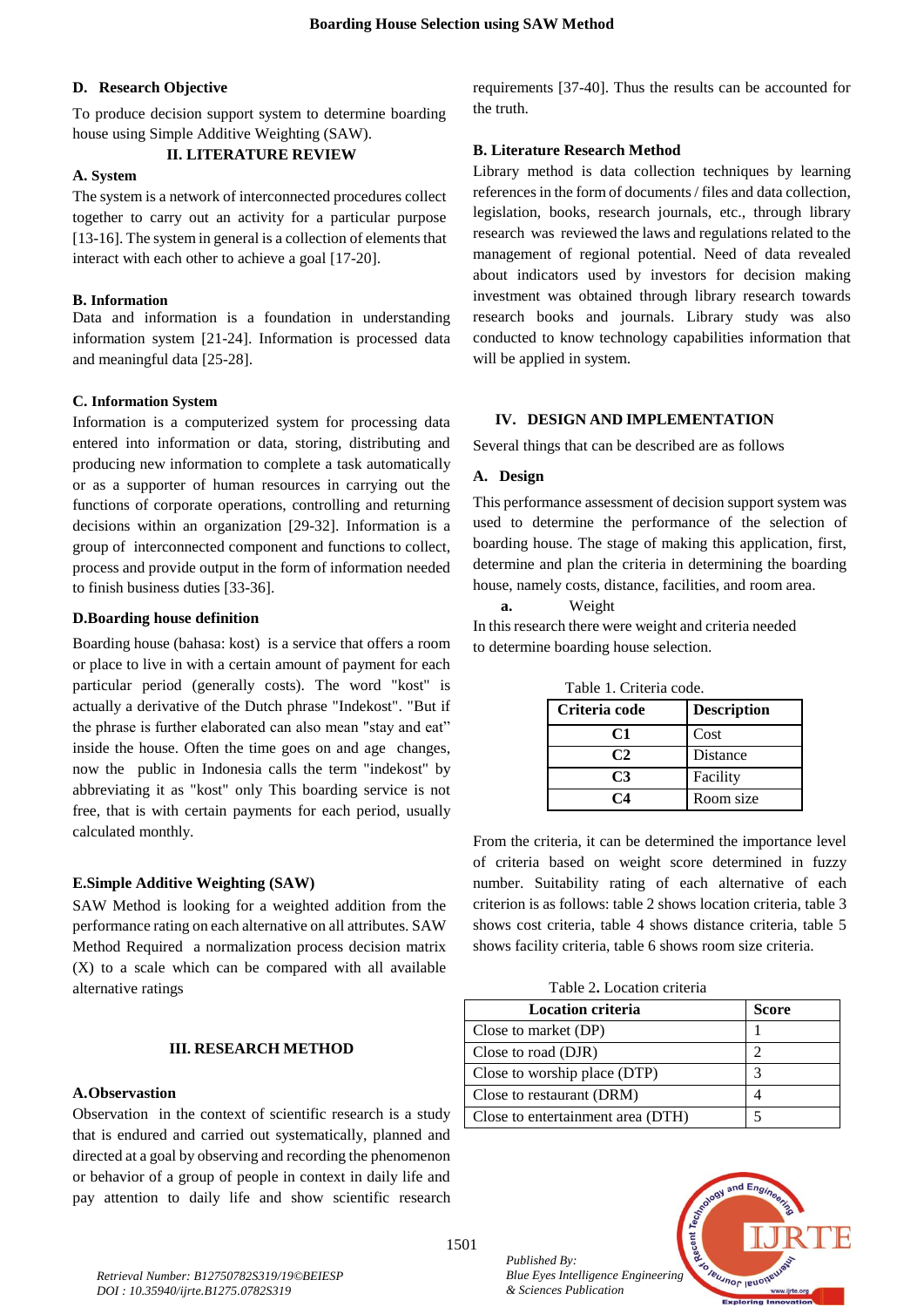Table 3. Cost criteria

| Cost             | Score |
|------------------|-------|
| $\geq 700,000$   |       |
| >700,000<400,000 |       |
| >400,000<350,000 |       |
| >350,000<300,000 |       |
| ≤300,000         |       |

# Table 4. Distance criteria

| <b>Distance</b>                  | Score |
|----------------------------------|-------|
| $\geq 1$ km                      |       |
| $>1$ km $< 700$ m                |       |
| $>700 \text{ m} < 350 \text{ m}$ |       |
| >350 m ≤50 m                     |       |
| $≤50$ m                          |       |

Table 5. Facility criteria

| Facility                           | Score |
|------------------------------------|-------|
| mattress                           |       |
| mattress, wardrobe                 |       |
| mattress, wardrobe, table          |       |
| mattress, wardrobe, table, fan     |       |
| mattress, wardrobe, table, fan, TV |       |

# Table 6. Room size criteria

| Room size        | Score |
|------------------|-------|
| $3x4 \text{ m}2$ |       |
| $4x5$ m2         |       |
| $5x6 \text{ m}2$ |       |
| $6x7 \text{ m}2$ |       |
| $7x8 \text{ m}2$ |       |

**b.** System Design

Figure 1 shows DFD Level 1.



Figure 1. DFD Level 1

(admin- login confirmation - admin login - user login - visitoruser data - boarding house data - preference data - preference - boarding house - criteria - visitor - SAW method- boarding result-information)

At the figure 1. It can be known the outside entity involved was admin and visitor

# a) Admin

Admin had some duties to input user data, cost data, criteria data and preference. Besides that admin can insert, update, delete each data form input.

- 1. As data manager with full access right
- 2. Having access right to insert, update, delete user data.
- 3. Having access right to insert, update and delete cost data.
- 4. Having access right to insert, update, and delete preference data.
- 5. Having access right to insert, update criteria data.
- 6. Viewing visitor data.

# b) Visitor

Visitor selected boarding house based on input criteria



Figure 2 shows Entity Relationship Diagram (ERD). ERD from Decision Support System of Boarding House selection consisted of 6 tables namely user table, boarding house table, visitor table, boarding house result table, preference table and criteria table, the table is related each other.

# **B. Implementation**

In this research, it would be an example of calculation in looking for boarding house from 3 boarding houses and 1 visitor. Decision making gave preference weight as follows :  $W = (4,3,2,2)$ . Table 7 shows preference weight.

**Table 7.** Preference weight

*& Sciences Publication* 

*Published By:*

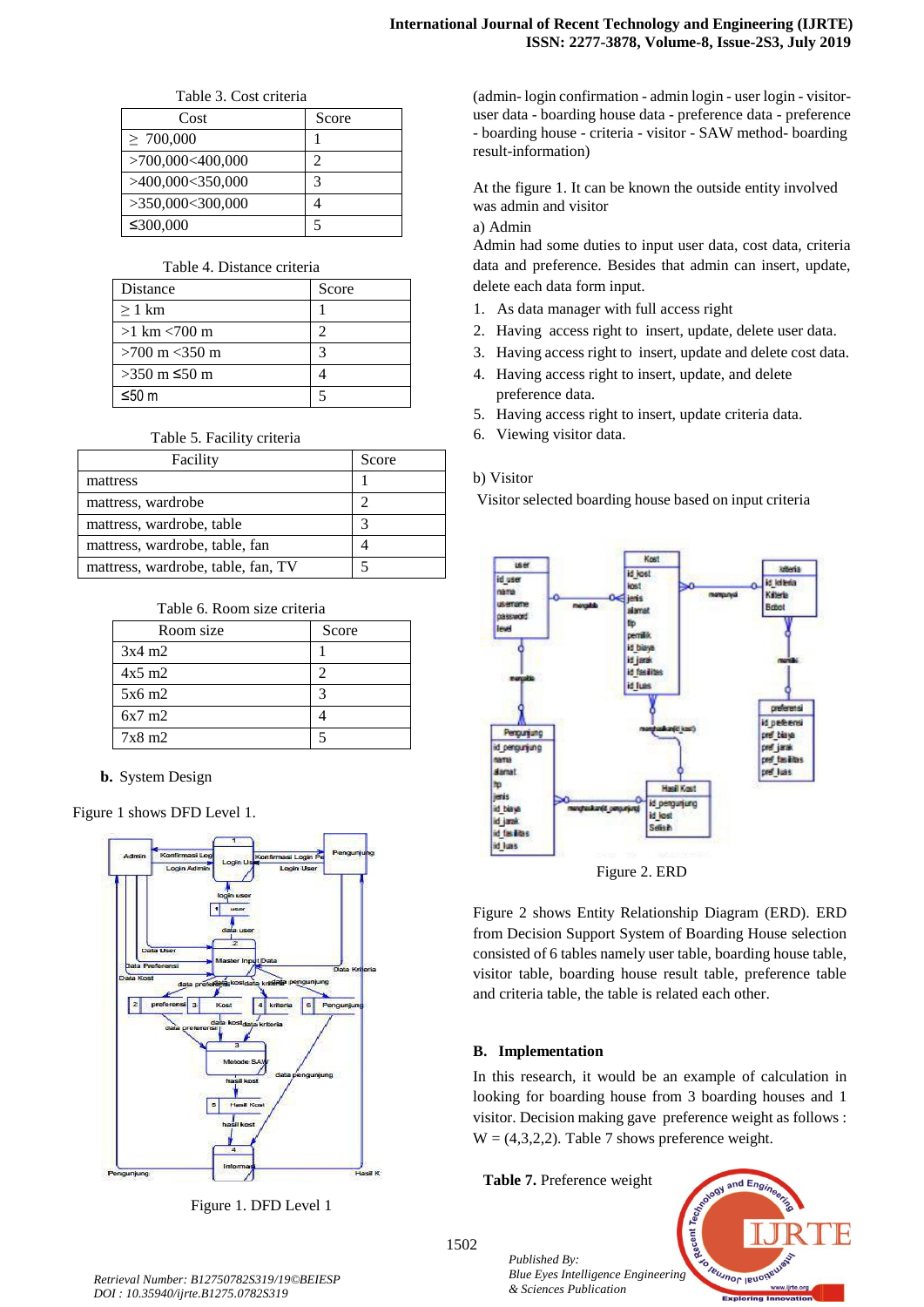|                    | <b>Criteria</b> |  |  |  |
|--------------------|-----------------|--|--|--|
| <b>Alternative</b> |                 |  |  |  |
| Cost1              |                 |  |  |  |
| Costt2             |                 |  |  |  |
| Cost3              |                 |  |  |  |

Decision matrix formed was as follows :

$$
x_{Kos} = \begin{pmatrix} 5 & 5 & 3 & 2 \\ 4 & 4 & 2 & 2 \\ 5 & 5 & 3 & 1 \end{pmatrix}
$$

Matrix Normalization

Cost 1 (K1):

 $R11 = Min\{5,4,5\}/5 = 4/5 = 0.8$  $R12 = Min\{5,4,5\}/5 = 4/5 = 0.8$  $R13 = 3/Max{3,2,3} = 3/3 = 1$  $R14 = 2/Max{2,2,1} = 2/2 = 1$ 

Cost 2 (K2):  $R21 = Min{5,4,5}/4 = 4/4 = 1$  $R22 = Min\{5,4,5\}/4 = 4/4 = 1$  $R23 = 2/Max{3,2,3} = 2/3 = 0.67$  $R24 = 2/Max{2,2,1} = 2/2 = 1$ 

Cost 3 (K3)  $R31 = Min\{5,4,5\}/5 = 4/5 = 0.8$  $R32 = Min\{5,4,5\}/5 = 4/5 = 0.8$  $R33 = 3/Max{3,2,3} = 3/3 = 1$  $R34 = 1/\text{Max}\{2,2,1\} = 4/5 = 0.5$ 

Normalization of R matrix was obtained from normalization of X matrix as follows :

|              | [0,8] | 0.8 |                                                     |
|--------------|-------|-----|-----------------------------------------------------|
| $R Kost = 1$ |       |     | $\begin{bmatrix} 0,67 & 1 \\ 1 & 0,5 \end{bmatrix}$ |
|              | 0.8   | 0.8 |                                                     |

Then it will be made multiplication of W\*R and addition of multiplication result to obtain best alternative by performing greatest score ranking as follows :

Vcost1 =  $(0.8*4) + (0.8*3) + (1*2) + (1*2) = 9.6$  $V\text{cost2} = (1*4) + (1*3) + (0.67*2) + (1*2) = 10.3$  $V\text{cost3} = (0.8*4) + (0.8*3) + (1*2) + (0.5*2) = 8.6$ 

Thus alternative (cost 1) was selected alternative as alternative cost that suitable with criteria.

## **V. CONCLUSION AND SUGGESTION**

## **A. Conclusion**

Concept of decision support system design of housing or boarding house is expected to be a reference for further development. From various boarding houses exist in Pringsewu, it is expected to help tenant in determining decent boarding house in accordance with desire from tenant.

# **B. Suggestion**

To improve performance and complete decision support system made, author gives some suggestion as follows :

1. Because of time limitation, author only limited 4 scores of each criterion, namely cost,l distance, facility and room size. For system development can be added other variable scores that is possible to reinforce in decision making.

2.Web-based system becomes the true development system to make the application can be accessed everywhere.

## **REFERENCES**

- [1]. Akhmetshin, E. M., Solodova, E. P., Selyutina, A. V., Sharafutdinov, R. I., & Kulmetev, R. I. (2018). Directions of small business development in housing and communal services of samara region. Paper presented at the Proceedings of the 31st International Business Information Management Association Conference, IBIMA 2018: Innovation Management and Education Excellence through Vision 2020, 3924-3930.
- [2]. Ibatova, A. Z. (2018). Implementation of ISO principles in engineers' training. International Journal of Civil Engineering and Technology, 9(3), 515-521.
- [3]. Elena V. Smirnova, B. Ayshwarya, Phong Thanh Nguyen, Wahidah Hashim, Andino Maseleno, Using Shell Programs in Educational and Methodological Support for Learning Foreign Language, International Journal of Applied Exercise Physiology, Vol. 8 (2.1), 2019. pp. 1027-1032.
- [4]. Inga E. Rakhimbaeva, Aleksandr A. Korostelev, Indira A. Shakirova, B. Ayshwarya, Phong Thanh Nguyen, Wahidah Hashim, Andino Maseleno, Integration of the Educational and Didactic Systems in the Training of Future Teachers, International Journal of Applied Exercise Physiology, Vol. 8 (2.1), 2019. pp. 1033-1038.
- [5]. Alla L. Busygina, Elena M. Chertakova, Darya B. Shtrikova, B. Ayshwarya, Phong Thanh Nguyen, Wahidah Hashim, Andino Maseleno, Professional forms of Employment in the Russian Federation: Problems and Challenges, International Journal of Applied Exercise Physiology, Vol. 8 (2.1), 2019. pp. 1039-1045.
- [6]. Olga I. Pugach, Andrei V. Оchepovsky, Wahidah Hashim, Andino Maseleno, B.Ayshwarya, Phong Thanh Nguyen, To the use of English Words When Learning Programming, Information Systems and Technologies, International Journal of Applied Exercise Physiology, Vol. 8 (2.1), 2019. pp. 1046-1051.
- [7]. Narges Bahrami, Sifeng Liu, Vadim Vitalievich Ponkratov, Phong Thanh Nguyen, Andino Maseleno, Stephen Berti, Novel Load Management for Renewable Generation Sources/Battery System through Cut Energy Expenditure and Generate Revenue, International Journal of Ambient Energy, Taylor and Francis Online, 2019.
- [8]. P. Uma Maheswari, P. Manickam, K. Sathesh Kumar, Andino Maseleno, K. Shankar, Bat optimization algorithm with fuzzy based PIT sharing and Engi (BF-PIT) algorithm for



1503

*Published By:*

*& Sciences Publication*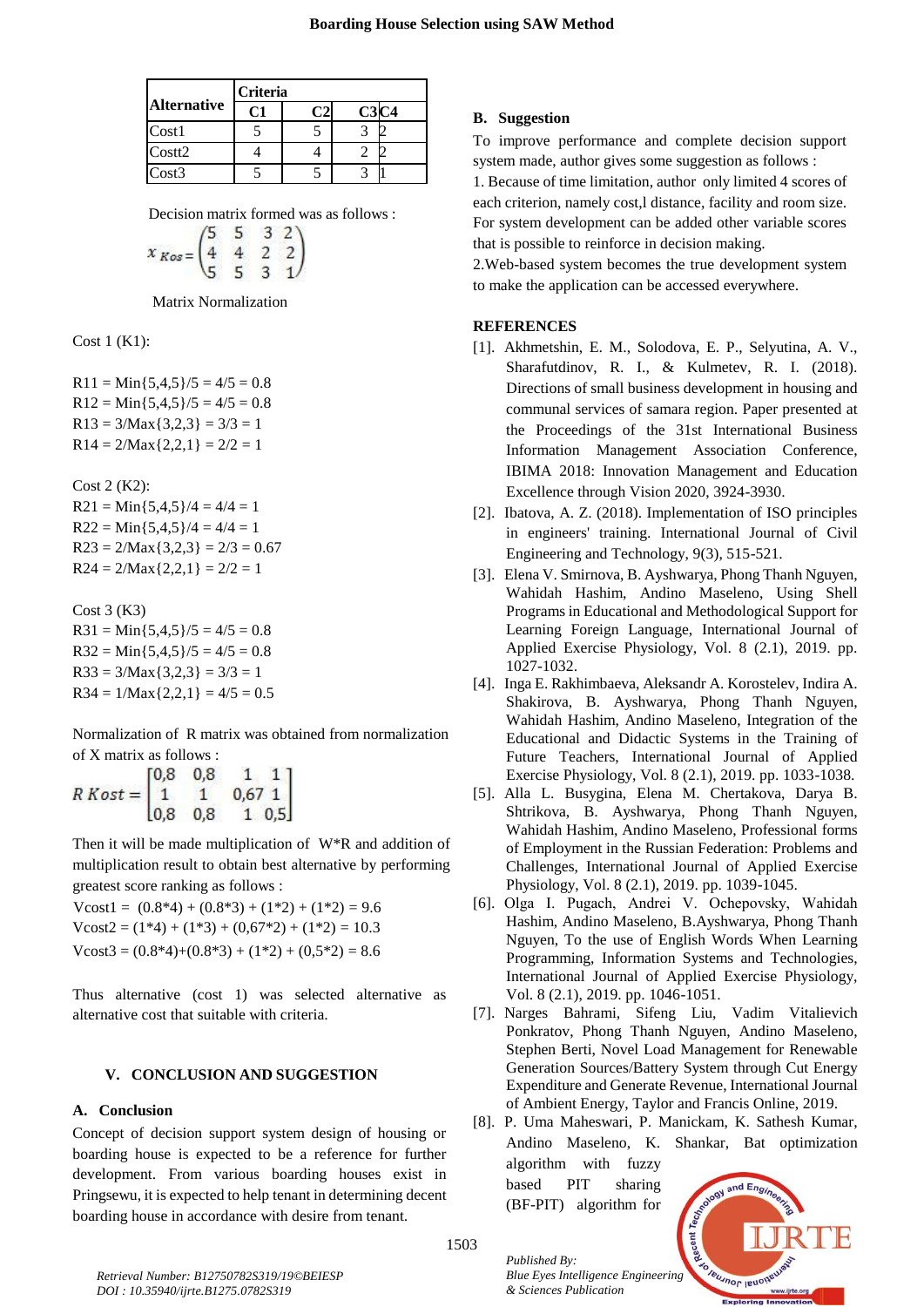Fuzzy Systems, IOS Press, pp. 1-8, 2019.

- [9]. Grigory Olegovich Yarygin, Aleksandr Aleeksevich Korostelev, Rafis H. Mukhutdinov, Andino Maseleno, Elections and Russian Citizens Residing Overseas: Prospects for Internet Voting, International Journal of Recent Technology and Engineering (IJRTE), Vol. 7, Issue 6S5, pp. 52-57, 2019.
- [10].Larisa Akhunzhanovna Apanasyuk, Elena Vladimirovna Smirnova, Rafis H. Mukhutdinov, Andino Maseleno, The Problem of the Organization of Socio-Cultural Environment for Adaptation and Development of a Student-Migrant's Bilingual Identity in the Conditions of the Russian Higher Education, International Journal of Recent Technology and Engineering (IJRTE), Vol. 7, Issue 6S5, pp. 63-70, 2019.
- [11].Abdul Hamid, Ajat Sudrajat, Razaleigh Muhamat Kawangit, Abdul Ghafar Don, Miftachul Huda, Burhanuddin Jalal, Wahyu Akbar, Azura Onn, Andino Maseleno, Determining basic food quality using SAW, International Journal of Engineering and Technology(UAE), Vol. 7, No. 4, pp. 3548-3555, 2018.
- [12].Satria Abadi, Miftachul Huda, Kamarul Shukri Mat Teh, Zulkiflee Haron, Mohd. Nasir Ripin, Aminudin Hehsan, Shamsul Sarip, Muhamad Rafiqi Hehsan, Musfika Amrullah, Andino Maseleno, Hazard Level of Vehicle Smoke by Fuzzy Multiple Attribute Decision Making with Simple Additive Weighting Method, International Journal of Pharmaceutical Research, Vol. 10, Issue 4, 2018.
- [13].Alla L. Busygina, Liliya A. Meteleva, Darya B. Shtrikova, Rafis H. Mukhutdinov, Andino Maseleno, Bases of Formation of Women's Professional Mentality in Russia, International Journal of Recent Technology and Engineering (IJRTE), Vol. 7, Issue 6S5, pp. 71-77, 2019.
- [14].Oleg N. Yarygin, Aleksandr A. Korostelev, Linar G. Akhmetov, Andino Maseleno, Modeling of Competence as a Tool of Goal Setting for Education in Modern Society, International Journal of Recent Technology and Engineering (IJRTE), Vol. 7, Issue 6S5, pp. 78-86, 2019.
- [15].Raven John, Aleksandr A. Korostelev, Oleg N. Yarygin, Rafis H. Mukhutdinov, Andino Maseleno, The Genesys and Base Concepts of Competentology, International Journal of Recent Technology and Engineering (IJRTE), Vol. 7, Issue 6S5, pp. 87-95, 2019.
- [16].Bogdanova Anna Vladimirovna, Aleksandr Alekseevich Korostelev, Rafis H. Mukhutdinov, Indira A. Shakirova, Andino Maseleno, Formulation of the Problem of Mathematical Modeling of Accommodation of Basic Stations of Cellular Communication in Residential Territories for Students of It-Directions of Preparation, International Journal of Recent Technology and Engineering (IJRTE), Vol. 7, Issue 6S5, pp. 96-100, 2019.
- Named Data Networking (NDN), Journal of Intelligent & [17]. Bogdanova A. Vladimirovna, Aleksandr A. Korostelev, Olga L. Shepelyuk, Anna E. Rodionova, Irina N. Fardeeva, Andino Maseleno, Reengineering of Business Processes of the Higher School: Its Prerequisites, International Journal of Recent Technology and Engineering (IJRTE), Vol. 7, Issue 6S5, pp. 101-104, 2019.
	- [18].Rustem R. Vakhitov, Anna E. Rodionova, Elena V. Smirnova, Rafis H. Mukhutdinov, Mariya I. Arzhakova, Andino Maseleno, Crisis of Higher Education in Russia, International Journal of Recent Technology and Engineering (IJRTE), Vol. 7, Issue 6S5, pp. 105-109, 2019.
	- [19].Kuznetsov Sergey Vladimirovich, Magizov Rustem Robertovich, Radzevanovskaya Yuliya Viktorovna, Alexey V. Kuznetsov, Mukhametgaliev Iskandar Gabdulvaliyevich, Andino Maseleno, Public Anti-Corruption Control as a Mechanism to Counter Corruption in the Russian Federation, International Journal of Recent Technology and Engineering (IJRTE), Vol. 7, Issue 6S5, pp. 110-113, 2019.
	- [20].R. Fenny Syafariani, Andri Sahata Sitanggang, Andino Maseleno, Application of Backend and Frontend Systems on Go-Baby Application in Bandung City, International Journal of Recent Technology and Engineering (IJRTE), Vol. 7, Issue 6S5, pp. 125-131, 2019.
	- [21].Natalia L. Ivanova, Nikolay Ivanovich Sinyavsky, Alexey Valerievich Fursov, Oksana Petrovna Denisova, Andino Maseleno, Future Oil and Gas Students' Attitude to Healthy Lifestyle and Their Participation in the Implementation of Russian Physical Educational Complex «Ready for Labor and Defense» (Rld) Normatives, International Journal of Recent Technology and Engineering (IJRTE), Vol. 7, Issue 6S5, pp. 186-189, 2019.
	- [22].Natalia P. Nikonova, Larisa N. Gorina, Andino Maseleno, Cooperation between the European Union and the Eurasian Union, International Journal of Recent Technology and Engineering (IJRTE), Vol. 7, Issue 6S5, pp. 201-203, 2019.
	- [23].Natalie P. Nikonova, Larisa N. Gorina, Andino Maseleno, Inter-Regional Relationship Based on Geo Economics Requirements, International Journal of Recent Technology and Engineering (IJRTE), Vol. 7, Issue 6S5, pp. 204-206, 2019.
	- [24].Fenny Syafariani R., Andri Sahata Sitanggang, Eko Yudhi Pramono, Wahidah Hashim, Andino Maseleno, Systems and Services Pattern Descriptions at Daycare, International Journal of Recent Technology and Engineering (IJRTE), Vol. 7, Issue 6S5, pp. 207-212, 2019.
	- [25].Tri Susilowati, P. Manickam, G. Devika, K. Shankar, Latifah, Muhamad and Engr Muslihudin, Wahidah
		- *Blue Eyes Intelligence Engineering*<br>*Blue Eyes Intelligence Engineering*

*Published By:*

*& Sciences Publication* 

Hashim, Miftachul